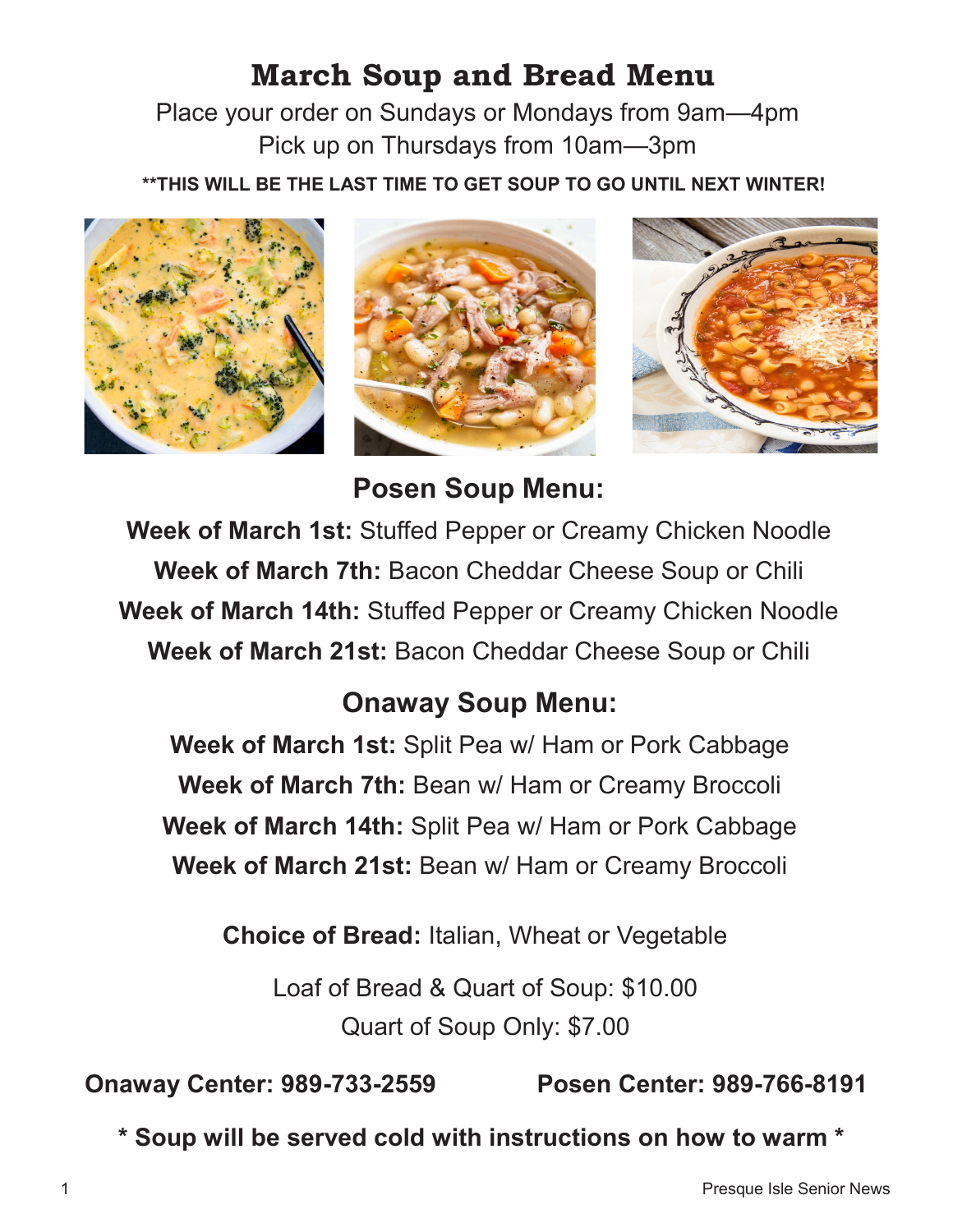

## **POSEN MARCH MENU**



**Congregate meals for pick-up, Sunday - Thursday.** 

Dinner is a suggested *donation* of \$3.00 for seniors **60 years and older**.

The meal **cost** is \$6.00 per person **under 60**. To contact the Posen Center please call 989-766-8191.

## **Sunday—Thursday : Congregate pick up times 12:00pm-1:00pm Please call to reserve your meal a day in advance or no later than 10:00 am the day of.**

| <b>SUNDAY</b>                                                                                                                                                 | <b>MONDAY</b>                                                                                        | <b>TUESDAY</b>                                                                                                       | <b>WEDNESDAY</b>                                                                                                             | <b>THURSDAY</b>                                                                                           |
|---------------------------------------------------------------------------------------------------------------------------------------------------------------|------------------------------------------------------------------------------------------------------|----------------------------------------------------------------------------------------------------------------------|------------------------------------------------------------------------------------------------------------------------------|-----------------------------------------------------------------------------------------------------------|
|                                                                                                                                                               | Beef Shephard's<br>Pie<br><b>Mashed Potatoes</b><br>w/ Gravy<br>Corn<br>Applesauce                   | $\overline{2}$<br>Meatloaf<br><b>Parmesan Noodles</b><br><b>Prince Charles</b><br>Veggies<br><b>Mandarin Oranges</b> | 3<br>Italian Baked<br>Chicken<br><b>Hashbrown Cubes</b><br>Broccoli &<br>Cauliflower<br><b>Diced Pears</b>                   | 4<br><b>Roasted Pork</b><br>Tenderloin<br><b>Mashed Potatoes</b><br>Corn<br><b>Apple Slices</b>           |
| $\overline{7}$<br><b>Daylight Saving</b><br><b>Time Begins</b><br>Bacon and<br><b>Onion Quiche</b><br><b>Stewed Tomatoes</b><br>Peaches<br><b>Wheat Bread</b> | 8<br><b>Beef and Broccoli</b><br><b>White Rice</b><br>Cauliflower<br>Peaches                         | 9<br><b>Country Fried</b><br>Steak w/ Gravy<br><b>Mashed Potatoes</b><br>Peas & Carrots<br>Grapes                    | 10<br><b>Tuna Noodle</b><br>Casserole<br><b>Wax Beans</b><br><b>Fruit Cocktail</b>                                           | 11<br><b>Breaded Fish</b><br><b>Tater Tots</b><br>Cali Blend Veggies<br><b>Diced Pears</b>                |
| 14<br>Lasagna<br><b>Tossed Salad</b><br>Cauliflower<br>Pineapple                                                                                              | 15<br><b>Baked Ham</b><br><b>Sweet Potatoes</b><br><b>Beets</b><br><b>Tropical Fruit</b>             | 16<br>Chicken Alfredo<br><b>Broccoli</b><br><b>Mixed Fruit</b>                                                       | $17$ St. Patrick's Day<br><b>Corned Beef</b><br>Cabbage<br><b>Red Potatoes</b><br><b>Emerald Pears</b>                       | 18 Ground Beef<br>Stroganoff<br>Egg Noodles<br>Capri Vegies<br><b>Diced Peaches</b><br><b>Wheat Bread</b> |
| 21<br><b>Roast Beef</b><br><b>Mashed Potatoes</b><br>W/ Gravy<br><b>Yellow Squash</b><br><b>Diced Pears</b><br><b>Dinner Roll</b>                             | 22<br>Parmesan Cod<br><b>Parsley Noodles</b><br><b>Broccoli</b><br><b>Fruit Cocktail</b>             | 23<br><b>Honey Glazed</b><br>Pork Chop<br><b>Mashed Sweet</b><br>Potatoes<br><b>Green Beans</b>                      | 24<br><b>Baked Spaghetti</b><br>Cauliflower<br><b>Red Grapes</b><br><b>Breadstick</b>                                        | 25<br>Chicken and<br><b>Biscuits</b><br>Peas<br>Applesauce                                                |
| 28<br>Rosemary Turkey<br><b>Red Bliss Potatoes</b><br><b>Brussel Sprouts</b><br>Peaches                                                                       | 29<br><b>Baked Chicken</b><br><b>Breast</b><br><b>Wild Rice</b><br>Cauliflower<br><b>Mixed Fruit</b> | 30<br><b>Swedish Meatballs</b><br>Egg Noodles<br><b>Winter Blend</b><br>Veggies<br>Pineapple                         | 31<br>Oven Fried<br>Garden Chicken<br><b>Oven Roasted</b><br>Potatoes<br><b>Caribbean Veggies</b><br><b>Mandarin Oranges</b> |                                                                                                           |

All meals served with bread, margarine and milk according to guidelines.

Menu subject to change due to food availability.

**Federal and state grants cover only a portion of the meals we provide. Donations are important to PICCOA.**